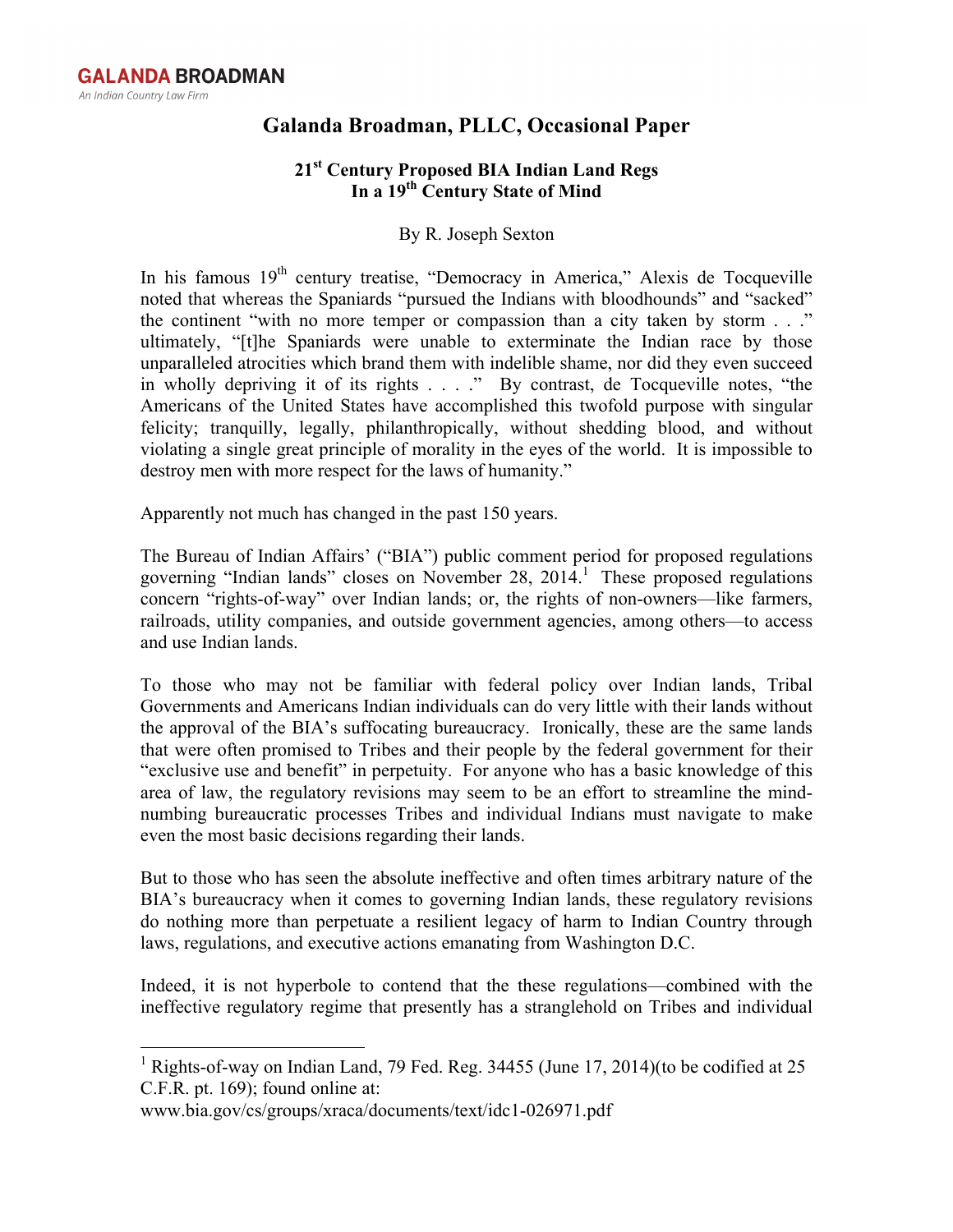Indians' right to make use of their lands—will result in a continued diminishment of Tribal sovereignty and individual Indian landowner rights, which will, in turn, continue the slow but steady federal government's suffocation of Indian Country.

Specifically, the principal problems of these proposed rules include the following broad problems.

- Unnecessarily ambiguous provisions in **the proposed regulations open the door to state and local ordinances, taxes, and state courts**—the judges of which are often times openly hostile to Tribal sovereignty and woefully ignorant of Indian law in general—governing Indian lands. Such an open door undermines Tribal sovereignty. The regulations should make Tribal sovereignty paramount if selfdetermination is, in fact, a central element of modern federal Indian policy.
- **The proposed rules include significantly greater power for the BIA** to make decisions on behalf of Tribes and, especially, individual Indians, and to take actions impacting their lands without providing actual notice to the Tribal owners of those lands. This is disturbing to say the least. In essence, several of the revisions to these rules work to relieve the landowners of their right to have a say in what happens to their lands if it is too inconvenient for the BIA to track the landowners down and get their input. New regulations should empower the landowners, not disenfranchise them.
- **The proposed rules give increased authority for temporary holders of interests in Indian lands** (e.g., a life tenant) to encumber Indian land with a right-of-way that may be permanent and impossible to undo (e.g., a road that could have destructive effects on the land and environment). So, a tenant who has an interest in a parcel of Indian land that the landowners may never have agreed to may make decisions that permanently damage those lands, leaving the Indian landowners to deal with the effects of those temporary interest holders. What other trustee aside from the federal government would be permitted to treat her ward's realty with such disregard?
- **The proposed regulations contain an express presumption that the BIA must grant rights-of-way, renew rights-of-way, permit changes to rights-of-way, and allow for mortgaging of rights-of-way**, all of which burden the title to Indian lands, unless the BIA finds certain limited reasons to reject such efforts to encumber Indian lands. This is a presumption against the protection of the rights of the individual Indian and Tribal landowners. Again, it seems that a trustee's presumption should err on the side of protecting their wards' interests. In this case, the BIA proposes rules that do exactly the opposite.

The BIA's attempt to fast-track this significant regulatory overhaul may be the biggest problem here. Although there have been extensions of the agency's unilaterally imposed deadlines to submit comments on these proposed rule changes, the BIA first published the proposed rules this summer, and had minimal consultation with those who will be